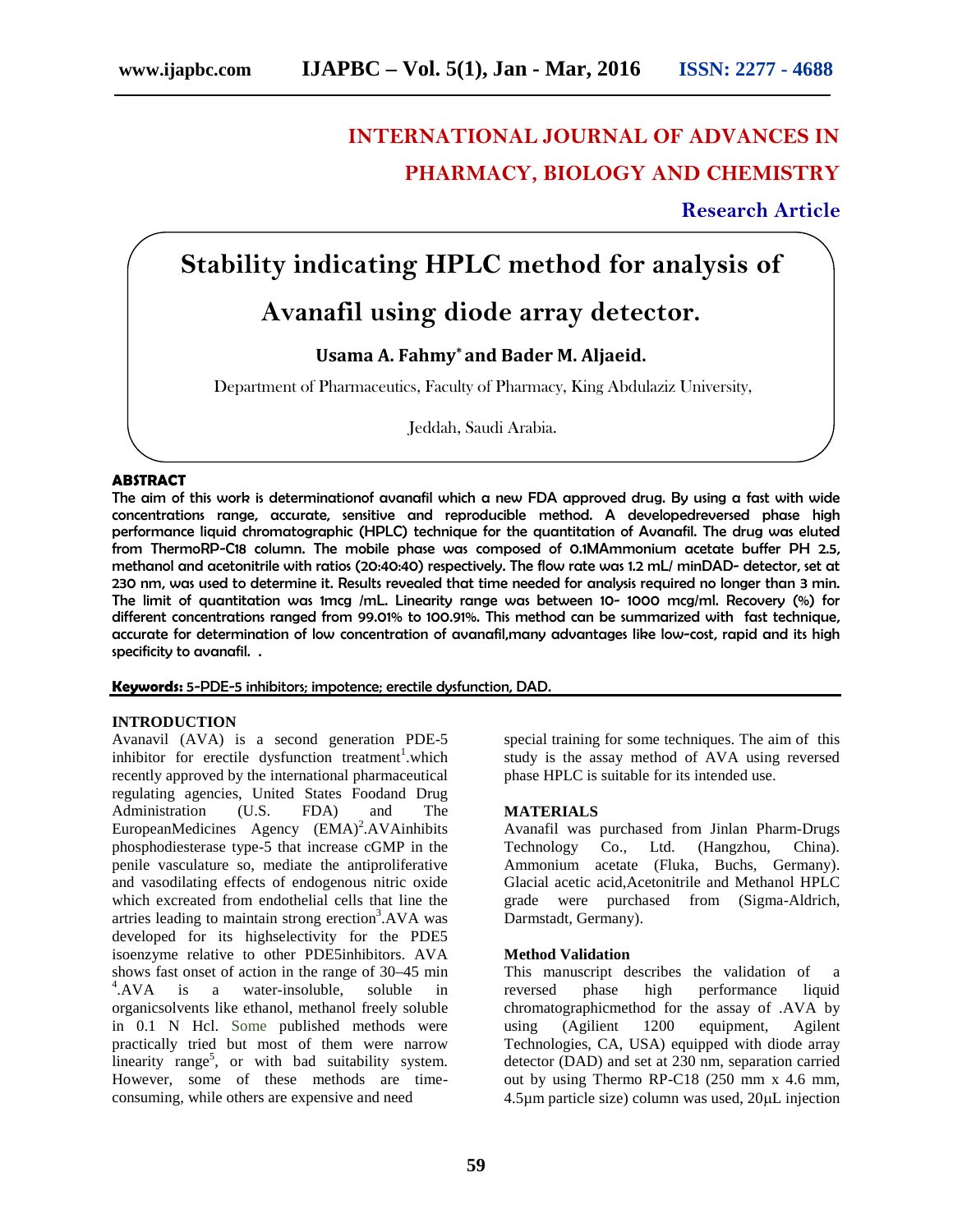volume and 1.2 ml/min flow rate. During method development different mobile phases were tried, methanol, Acetonitrile, water and potassium di hydrogen phosphate buffer with different PHs, also, different wave lengths 254,230,210,254 nm were tried up on AVA UV- Spectrum maximum absorbance as in Fig. 1, at the end mobile phase which composed of 0.1 M Ammonium Acetate buffer, PH was adjusted by glacial acetic acid to 2.5, methanol and acetonitrile with ratios (20:40:40).

The selection of this HPLC condition was based on maximum absorbance and best system suitability criteria. All validation procedure was carried out under ICH guidelines.

#### **Validation procedure**

#### **Linearity, Limit of detection (LOD) and limit of quantitation (LOQ):**

Linearity is a relation between concentrations and peak area of the responses.the correlation coefficient, which should be found to be  $\geq$  0.99. Linearity is performed by preparing 6 different concentrations (1 mg / ml, 0.8 mg / ml, 0.4 mg / ml, 0.2 mg / ml, 0.1 mg / ml,0.01 mg / ml) of AVA and inject in HPLC 3 replicates of each concentration.Accuracy (%) was determined by the calculating the relative percentage between the mean measured concentrations and the spiked concentrations. The LOQ and LOD of the assay were determined at a noise to signal ratios of 1:10 and 1:3, respectively<sup>6</sup>.

**Selectivity / specificity:** performing injctions to solvents and blank buffer to provide there is No interference between AVA peak and other solvents or buffer used. The method to be selective and stability indicating, the peak of AVA should be well resoluted from any other peak that may appear due to solvents used.

#### **Degradation studies**

From the prepared working standard of standard AVA and sample, 5 mL of aliquots were diluted separately up to 5mLwith5%  $H_2O_2$  (v/v), distilled water,  $0.1M$  HCl, and  $0.1$  M NaOH, Solutions wereheated at 70°C for 12 h. For oxidative degradation, drugs were storedat room temperature  $(RT)$  in 5% H2O2 (v/v) for 72 h<sup>7</sup>.

**Accuracy:** Accuracy was determined by the calculating the relative percentage between the mean measured concentrations and the spiked concentrations. %RSD of the total number of replicates that have been made in this item should be  $\leq 3\%$ . Ruggedness of an analytical method is the degree of reproducibility of test results obtained by the analysis of the same samples under a variety of conditions, such as different laboratories, different analysts, different instruments, different lots of

reagents, different elapsed assay time, different assay temperature, different days, etc. Day to Day: 3 replicates of a single sample of powder material or product (100% conc) are used for each determination. First day: 6 replicates, then on a second day: 3 replicates of freshly prepared test from the same sample are analyzed. The same analyst performs both analysis: **Precision:**System precision was performed by performing 6 or more replicate injections of same solution sample, solution was prepared within  $\pm$  10 % of the working concentration, which is found to be about 0.1 mg/ml of AVA.The sample was prepared by dissolving 10 mg of AVA Working Standard in 10 ml of 0.1N HCL then dilute to 100ml with mobile phase. RSD of the 6 replicates should be  $\leq 1\%$ <sup>8</sup>.

#### **RESULTS**

Economic, fast, specific and reproducible HPLC method has been developed and validated for quantitative determination of AVA. The representative chromatograms of AVA standard concentration are shown (Fig.2,3), the retention time of AVA 4.3min.

For system suitability for concentration 1µg/ml the USP acceptance criterion was less than 2 % relative standard deviation (RSD) for peak area, >2000 column plates, peak width  $< 0.25$  minutes, a resolution factor  $>$  $\overline{3}$  and USP Tailing factor  $\langle 1.25, 1 \rangle$  These results were used to evaluate critical operating parameters on the chromatographic system, assuring system acceptability each time the method was used.

#### **Linearity, limit of detection (LOD) and limit of quantitation (LOQ).**

Peak area of AVA was measured. A representative calibration graph of peak area versus concentration in the range of 0.5  $\mu$ g/ml-100  $\mu$ g/ml as shown in Fig. 3, resulted in regression equation of the calibration curve was calculated as  $y = 5.4333x - 21.329$  (correlation coefficient,  $R^2 = 0.9994$ ) where y is the peak area of AVA and x is the concentration of AVA as shown in Fig 2. These results demonstrated a good linearity between the peak area ratios versus concentrations. The limit of detection (LOD) and limit of quantitation (LOQ) was  $2 \text{ ng/ml}$  (S/N  $3$ ) and 10 ng/ml.

#### **Degradation studies**

1.**Degradation in alkali:** AVA was found to be highly destructed at alkalinehydrolysis. Around 60% degradation of the drug was observed in 0.1MNaOH at 70°C within 2 h. The degradation peaks appeared at retention time 1.82 and 6.32 min as shown in Fig. 4.

**Acidic conditions:** AVAwas found torelatively stableto acidhydrolysis in 0.1NHCl at 70°C. Forming degradationproducts showing retention time 6 min as shown in Fig. 4.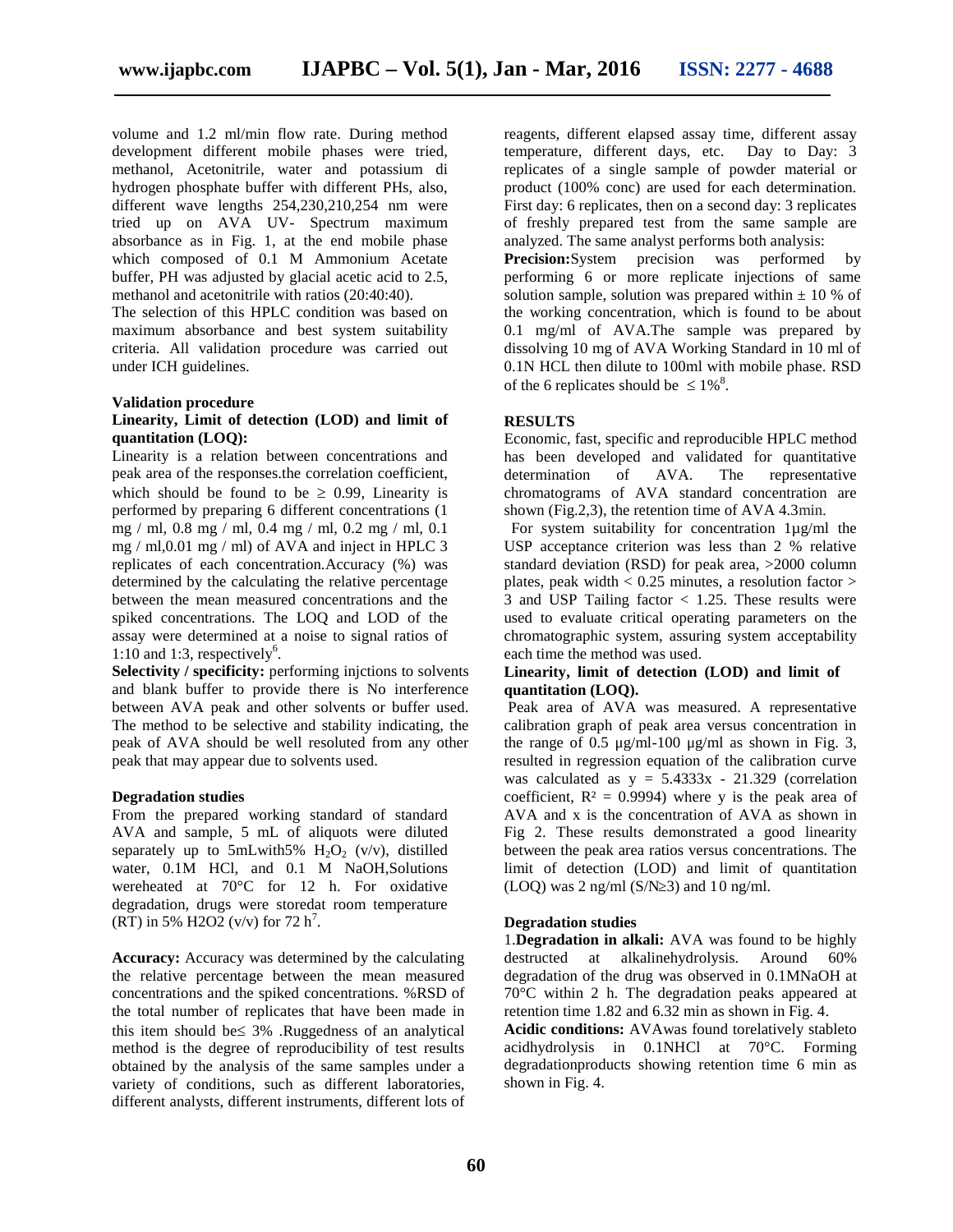**Oxidative conditions:** AVA was found to be subjected followingexposure to oxidative condition other peak appeared at 6.3 min. (5% H2O2 at RT for 72 h) as shown in Fig. 4.

#### **2. Accuracy and Precision.**

Accuracy is determined by reanalysis of samples containing known amounts of the AVA. It was measured using a minimum of four determinations per concentration. A minimum of three concentrations in the range of expected concentrations is recommended.

In order to determine the intra-day and inter-day accuracy and precision, the concentration of AVA present in five replicates of cocentrations1,50,100,1000μg/ml AVA was estimated by HPLC within a day or on three consecutive days. 90- 120% accuracy and coefficient of variation values <10 % except at LOQ (accuracy 90-110% and CV 10%) were considered acceptable.

The extraction efficiency for AVAfrom the solvent was accurate, precise, consistent, and reproducible. The results showed an absolute extraction recovery of AVA was more than 90% with the RSD values being less than 2% of the measured value at each concentration as shown in table 1.

#### **System suitability**

The system suitability standard solution containing 10ug/mL AVA was prepared by diluting AVA stock solution in mobile phase. System suitability was determined by making six replicate injections of the standard as shown in table 2.

#### **Conclusion**

Using mixed mobile phase composed of methanol, acetonitrile and 0.1 M ammonium acetate buffer PH 2.5 is achieving good separation, with wide linearity range, accurate and precise. Moreover, considered effective stability indicating method which separate AVA peak away from its degradation compounds so, it is recommended for measuring AVA in different dosage forms and so on could be used in stability studies.

| Interday validation parameters of AVA analysis. |                                      |                    |              |             |                           |  |  |  |  |
|-------------------------------------------------|--------------------------------------|--------------------|--------------|-------------|---------------------------|--|--|--|--|
|                                                 | <b>Parameters and linearity data</b> |                    |              |             |                           |  |  |  |  |
| <b>Standard</b>                                 | Range                                | <b>Calibrators</b> | <b>Slope</b> | Y-intercept | $\overline{\mathbf{R}^2}$ |  |  |  |  |
| <b>Curves</b>                                   | ug/ml                                |                    |              |             |                           |  |  |  |  |
| Day 1                                           | $1 - 1000$                           | 6                  | 5.4333       | 21.329      | 0.9994                    |  |  |  |  |
| Day 2                                           | 1-1000                               | 6                  | 5.4231       | 21.432      | 0.9997                    |  |  |  |  |
| Day 3                                           | $1 - 1000$                           | 6                  | 5.4532       | 21.324      | 0.9995                    |  |  |  |  |
| Accuracy $(\%$ , n=6)                           |                                      |                    |              |             |                           |  |  |  |  |
|                                                 |                                      | $1 \text{ ug/ml}$  | $50$ ug/ml   | $100$ ug/ml | $1000$ ug/ml              |  |  |  |  |
| Day 1                                           |                                      | 97.39              | 98.41        | 99.66       | 99.66                     |  |  |  |  |
| Day 2                                           |                                      | 96.13              | 98.66        | 99.15       | 98.66                     |  |  |  |  |
| Day 3                                           |                                      | 96.3               | 97.51        | 99.87       | 100.12                    |  |  |  |  |
| Precision $(\%$ RSD, n=6)                       |                                      |                    |              |             |                           |  |  |  |  |
|                                                 |                                      | $1 \text{ ug/ml}$  | $50$ ug/ml   | $100$ ug/ml | $1000$ ug/ml              |  |  |  |  |
| Day 1                                           |                                      | 1.30               | 1.34         | 1.86        | 0.85                      |  |  |  |  |
| Day 2                                           |                                      | 1.71               | 1.51         | 1.15        | 1.01                      |  |  |  |  |
| Day 3                                           |                                      | 1.55               | 1.93         | 1.31        | 1.01                      |  |  |  |  |

**Table 1 Interday validation parameters of AVA analysis.**

**Table 2 System suitability of 1 ug/mL of AVA (n = 6).**

| system suitability of 1 ug/mL of $A \vee A$ ( $\mu = 0$ ). |                       |       |       |       |  |  |  |  |
|------------------------------------------------------------|-----------------------|-------|-------|-------|--|--|--|--|
| <b>Parameters</b>                                          | <b>Specifications</b> | Day 1 | Day 2 | Day 3 |  |  |  |  |
|                                                            |                       |       |       |       |  |  |  |  |
| Capacity factor (RSD)                                      | < 2.0                 | 0.02  | 0.03  | 0.01  |  |  |  |  |
| Area (%RSD)                                                | 2.0                   | 1.54  | 1.91  | 1.18  |  |  |  |  |
| Plates (column)                                            | >2000                 | 7130  | 53320 | 6829  |  |  |  |  |
| USP tailing                                                | < 2.0                 | 1.07  | 1.05  | 1.08  |  |  |  |  |
| Retention time (min)                                       | < 4.2                 | 4.46  | 4.42  | 4.45  |  |  |  |  |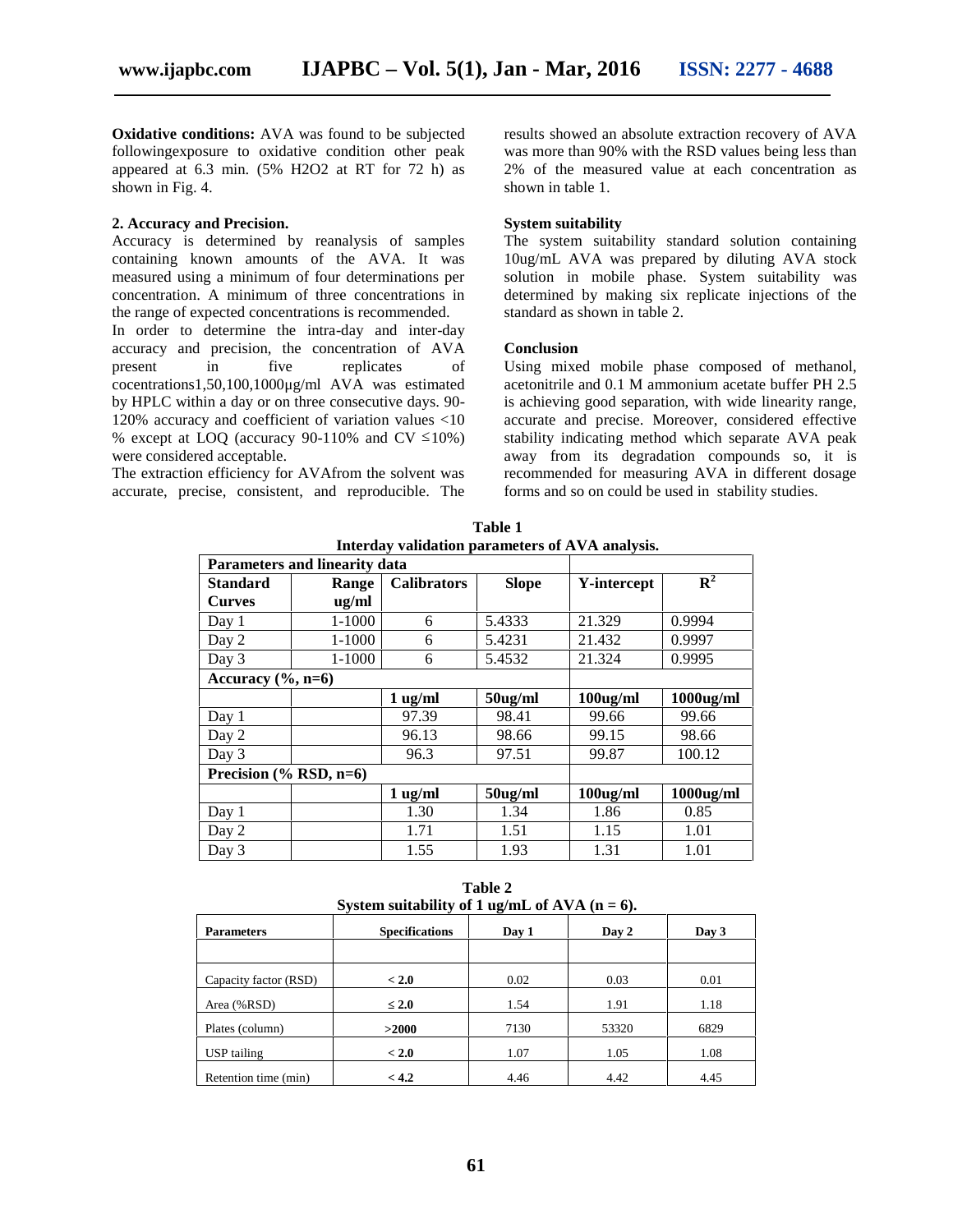

**AVA absorbance at different wavelengths.**



**Fig.2 AVA HPLC spectrum at different concentration**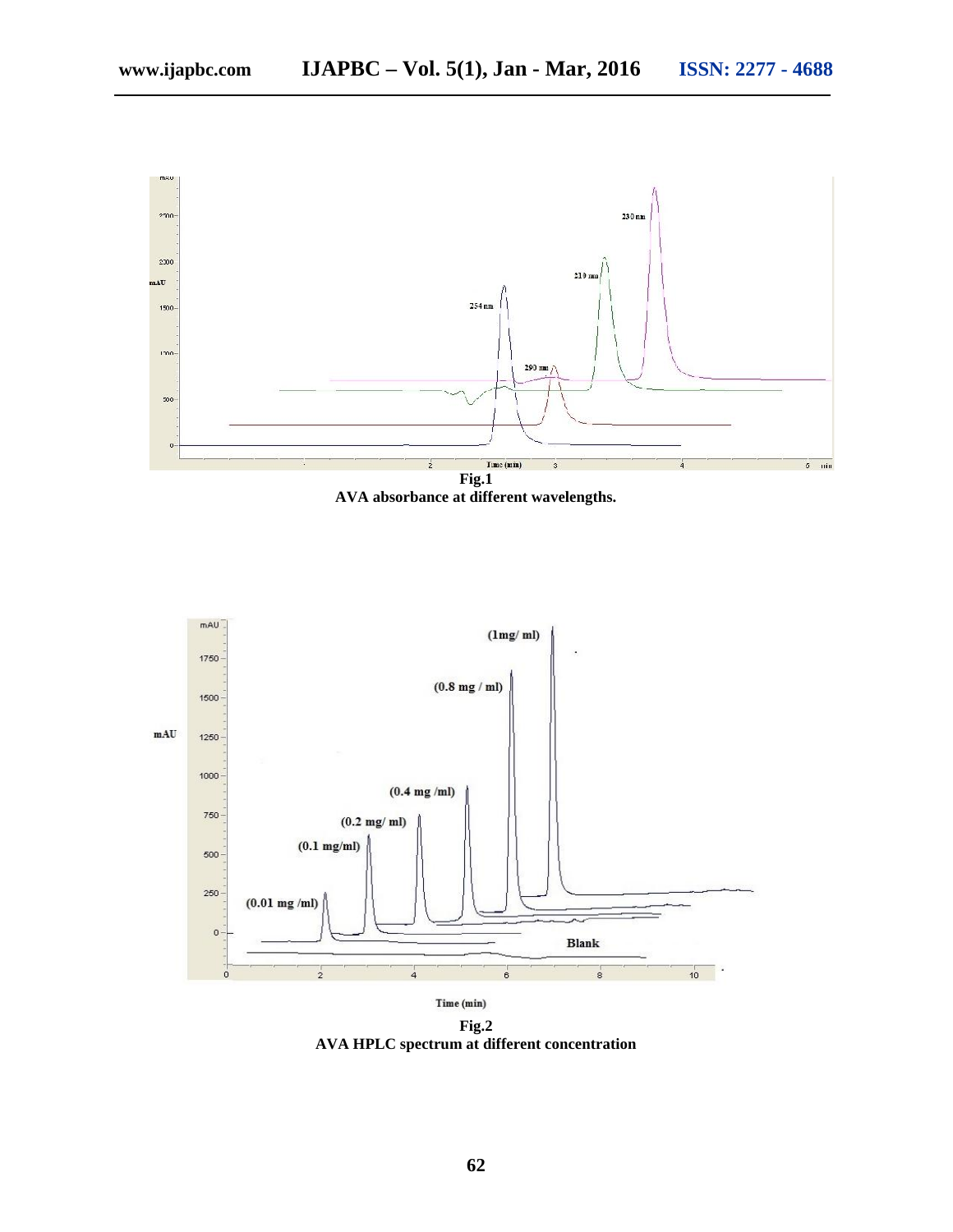

**Fig.3 AVA calibration curve.**



**AVA degradation study peaks: Alkaline hydrolysis, acid hydrolysis and oxidative condition.**